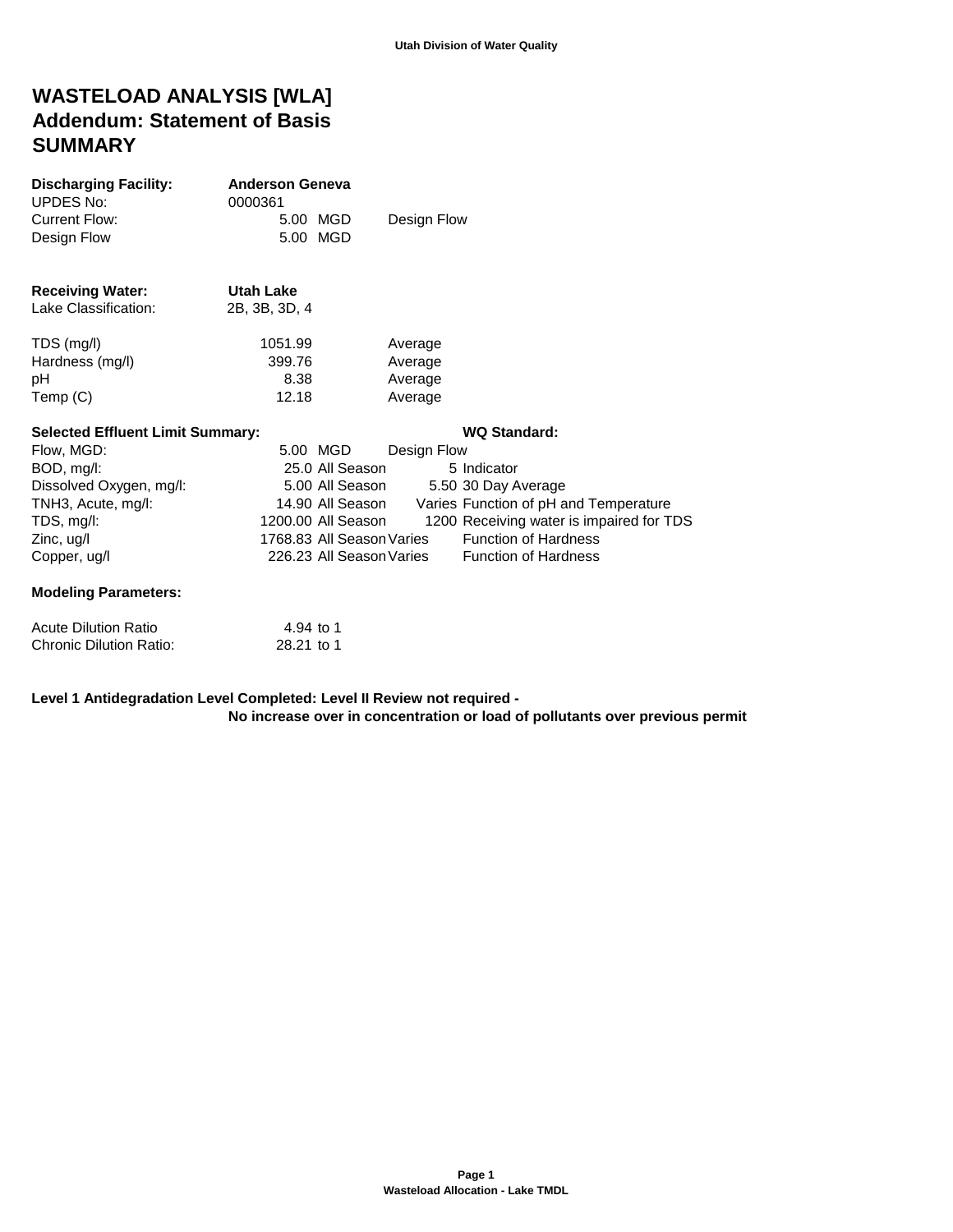### **Wasteload Analysis - Total Maximum Daily Load (Lake TMDL)**

11/23/2020 15:41

| <b>Facility:</b> | <b>Anderson Geneva</b> | <b>UPDES No: UT-0000361</b> |
|------------------|------------------------|-----------------------------|
| Discharging to:  | <b>Utah Lake</b>       |                             |

#### **I. Introduction**

 Wasteload analyses are performed to determine point source effluent limitations necessary to maintain designated beneficial uses by evaluating projected effects of discharge concentrations on lake water quality. The wasteload analysis does not take into account downstream designated uses [R317-2-8, UAC]. Projected concentrations are compared to numeric water quality standards to determine acceptability. The anti-degradation policy and procedures are also considered. The primary water quality parameters of concern may include metals (as a function of hardness), total dissolved solids (TDS), total residual chlorine (TRC), unionized ammonia (as a function of pH and temperature, measured and evaluated interms of total ammonia), and dissolved oxygen.

 Mathematical water quality modeling is employed to determine water quality response to point source discharges. Models aid in the effort of anticipating water quality at future effluent flows at critical environmental conditions (e.g., high temperature, high pH, etc).

 The numeric criteria in this wasteload analysis may be modified by narrative criteria and other conditions as determined by staff of the Division of Water Quality.

#### **II. Receiving Water and Lake / Reservoir Classification**

| 2B, 3B, 3D, 4 |
|---------------|
|               |

#### **III. Numeric Water Quality Standards for Protection of Aquatic Wildlife**

| Total Ammonia (TNH3)                                                      | Function of Temperature and pH<br>0.96 mg/l as N $(4$ Day Average)<br>3.62 mg/l as N $(1$ Hour Average | pH<br>8.45<br>8.43 | Temp<br>19.4<br>18.2 |
|---------------------------------------------------------------------------|--------------------------------------------------------------------------------------------------------|--------------------|----------------------|
| Chronic Total Residual Chlorine (TRC)                                     | $0.011$ mg/l (4 Day Average)<br>$0.019$ mg/l (1 Hour Average)                                          |                    |                      |
| Chronic Dissolved Oxygen (DO)                                             | 5.50 mg/l $(30 \text{ Dav Average})$<br>4.00 mg/l (7Day Average)<br>3.00 mg/l (1 Day Average           |                    |                      |
| Maximum Total Dissolved Solids [Class 4 Ag]<br>Maximum Boron [Class 4 Ag] | 1200 mg/l<br>$750 \text{ mg}/1$                                                                        |                    |                      |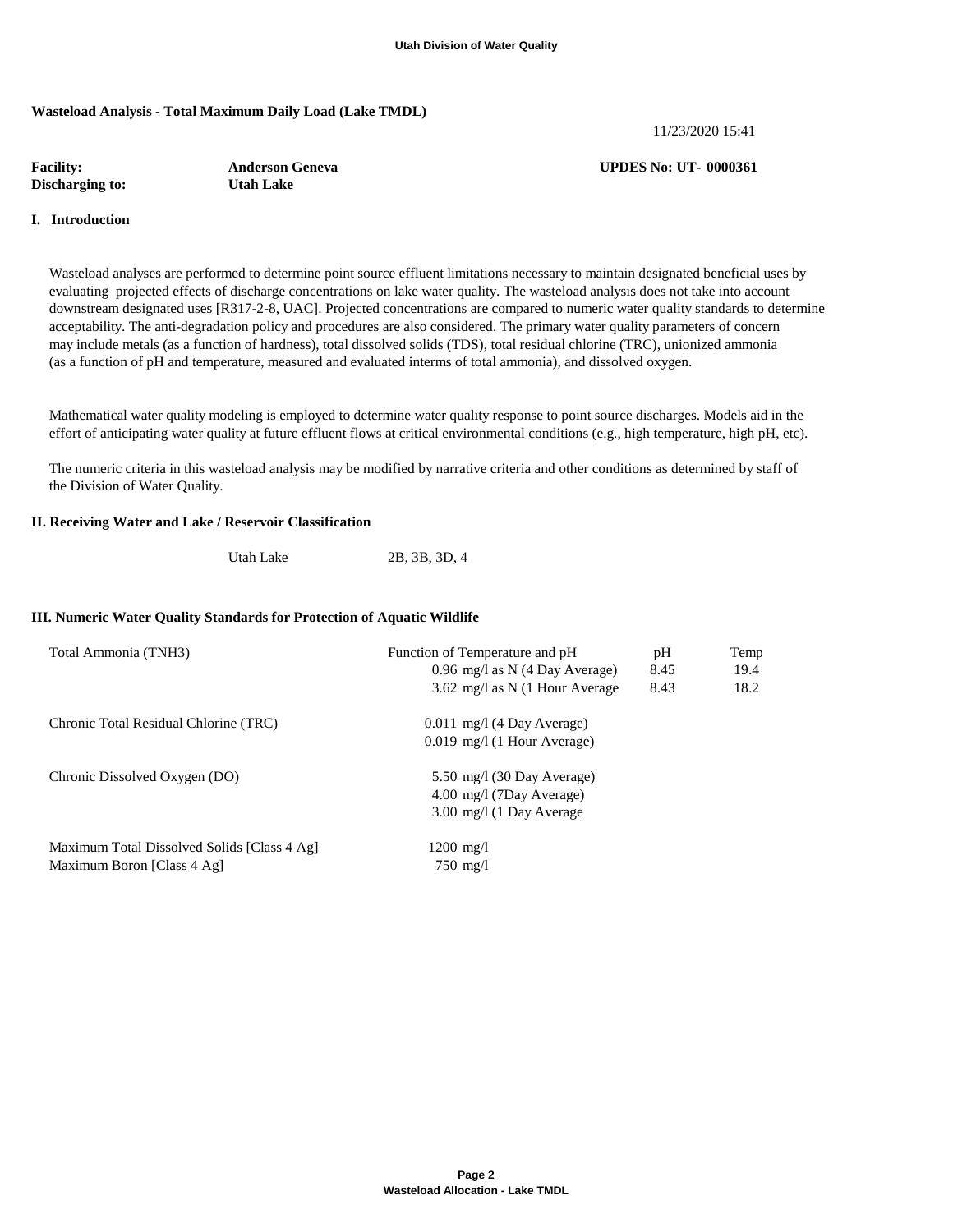# **Acute and Chronic Heavy Metals (Dissolved)**

|                                               | 4 Day Average (Chronic) Standard |               | 1 Hour Average (Acute) Standard |
|-----------------------------------------------|----------------------------------|---------------|---------------------------------|
| <b>Parameter</b>                              | <b>Concentration</b>             | Concentration |                                 |
| Aluminum                                      | 87.000 ug/l                      | 750           | $\frac{u g}{l}$                 |
| Antimony                                      | $\frac{u g}{l}$                  |               | ug/l                            |
| Arsenic                                       | $190.000 \text{ ug}/1$           | 360.00        | ug/l                            |
| Asbestos                                      | $\frac{u g}{l}$                  |               | ug/l                            |
| Barium                                        | ug/l                             | 1000.00       | ug/l                            |
| Beryllium                                     | $\frac{u g}{l}$                  |               | ug/l                            |
| Cadmium                                       | $0.721$ ug/l                     | 8.28          | ug/l                            |
| Chromium III                                  | $254.625$ ug/l                   | 5327.24       | ug/l                            |
| ChromiumVI                                    | $11.000$ ug/l                    | 16.00         | ug/l                            |
| Copper                                        | 28.888 ug/l                      | 48.68         | ug/l                            |
| Cyanide                                       | 5.200 $\mu$ g/l                  | 22.00         | ug/l                            |
| Iron                                          | ug/l                             | 1000.00       | ug/l                            |
| Lead                                          | 17.138 ug/l                      | 439.78        | ug/l                            |
| Mercury                                       | $0.012$ ug/l                     | 2.40          | ug/l                            |
| Nickel                                        | $270.17$ ug/l                    | 1436.61       | ug/l                            |
| Selenium                                      | 5.000 $\mu$ g/l                  | 20.00         | ug/l                            |
| Silver                                        | $\frac{u g}{l}$                  | 36.82         | ug/l                            |
| Thallium                                      |                                  |               |                                 |
| Zinc                                          | $367.510 \text{ ug}/l$           | 367.51        | $\frac{u g}{l}$                 |
| Based upon a Hardness of 375.39 mg/l as CaCO3 |                                  |               | Based upon 379.61 mg/l as CaCO3 |
| Organics [Posticidos]                         |                                  |               |                                 |

|  | <b>Organics [Pesticides]</b> |
|--|------------------------------|
|--|------------------------------|

|                         | 4 Day Average (Chronic) Standard |                      | 1 Hour Average (Acute) Standard |
|-------------------------|----------------------------------|----------------------|---------------------------------|
|                         | <b>Parameter Concentration</b>   | <b>Concentration</b> |                                 |
| Aldrin                  |                                  | 1.500                | $\frac{u g}{l}$                 |
| Chlordane               | $0.0043$ ug/l                    | 1.200                | $\frac{u g}{l}$                 |
| DDT, DDE                | $0.001 \text{ ug}/1$             | 0.550                | ug/l                            |
| Dieldrin                | $0.0056$ ug/l                    | 0.240                | $\frac{u g}{l}$                 |
| Endosulfan, a & b       | $0.056$ ug/l                     | 0.110                | $\frac{u g}{l}$                 |
| Endrin                  | $0.036 \text{ ug}/1$             | 0.086                | $\frac{u g}{l}$                 |
| Guthion                 |                                  |                      |                                 |
| Heptachlor & H. epoxide | $0.0038$ ug/l                    | 0.260                | $\frac{u g}{l}$                 |
| Lindane                 | $0.08 \text{ ug}/1$              | 1.000                | ug/l                            |
| Methoxychlor            |                                  | 0.030                | ug/l                            |
| Mirex                   |                                  | 0.001                | $\frac{u g}{l}$                 |
| Parathion               | $0.0130 \text{ ug}/1$            | 0.066                | ug/l                            |
| PCB's                   | $0.014 \text{ ug}/1$             |                      |                                 |
| Pentachlorophenol       | $15.00 \text{ ug}/1$             | 19.000               | ug/l                            |
| Toxephene               | $0.0002 \text{ ug}/l$            | 0.730                | $\frac{u g}{l}$                 |
|                         |                                  |                      |                                 |

# **IV. Numeric Water Quality Standards for Protection of Agriculture**

| <b>TDS</b> | 1200 | mg/1            |
|------------|------|-----------------|
| Arsenic    | 100  | ug/l            |
| Boron      | 750  | ug/l            |
| Cadmium    | 10   | ug/l            |
| Chromium   | 100  | ug/l            |
| Copper     | 200  | ug/l            |
| Lead       | 100  | ug/l            |
| Selenium   | 50   | $\frac{u g}{l}$ |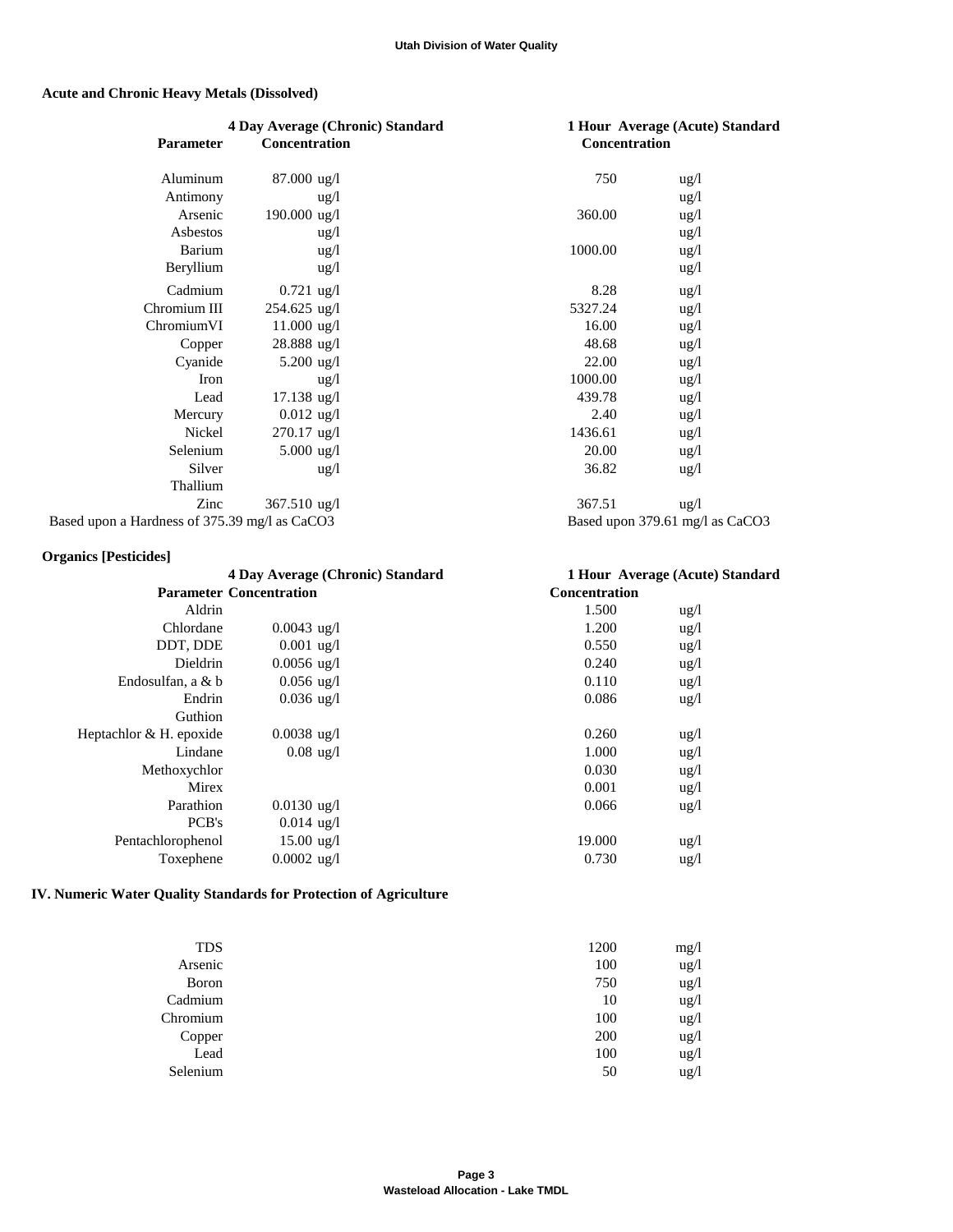#### **Utah Division of Water Quality**

## **V. Numeric Water Quality Standards for Protection of Human Health (Class 1C Waters)**

**Metals** Arsenic Barium Cadmium Chromium Lead Mercury Selenium Silver Fluoride (3) to Nitrates as N

## **Chlorophenoxy Herbicides**

2,4-D 2,4,5-TP Methoxychlor

### **VI. Numeric Water Quality Standards the Protection of Human Health from Water & Fish Consumption [Toxics]**

|                          | Maximum Conc., ug/l - Acute Standards      |                                      |  |
|--------------------------|--------------------------------------------|--------------------------------------|--|
|                          | <b>Class 1C</b>                            | Class 3A, 3B, 3C, 3D                 |  |
|                          | [2 Liters/Day for 70 Kg Person over 70 Yr. | [6.5 g for 70 Kg Person over 70 Yr.] |  |
| Antimony                 | $5.6 \text{ ug}/l$                         | $640$ ug/l                           |  |
| Arsenic                  | A                                          | A                                    |  |
| Beryllium                | $\mathbf C$                                | $\mathsf C$                          |  |
| Cadmium                  | $\mathbf C$                                | $\mathbf C$                          |  |
| Chromium III             | $\mathbf C$                                | $\mathbf C$                          |  |
| Chromium VI              | $\overline{C}$                             | $\overline{C}$                       |  |
| Copper                   | $1,300$ ug/l                               |                                      |  |
| Lead                     | $\mathsf{C}$                               | $\mathsf C$                          |  |
| Mercury                  | $\mathbf{A}$                               | $\mathbf{A}$                         |  |
| Nickel                   | $100$ ug/l                                 | 4,600 ug/l                           |  |
| Selenium                 | $\mathbf{A}$                               | $4,200 \text{ ug}/1$                 |  |
| Silver                   |                                            |                                      |  |
| Thallium                 | $0.24$ ug/l                                | $6.3$ ug/l                           |  |
| Zinc                     | 7400 ug/l                                  | 26,000 ug/l                          |  |
| Cyanide                  | $140$ ug/l                                 | 220,000 ug/l                         |  |
| Asbestos                 | 7.00E+06 Fibers/L                          |                                      |  |
| 2,3,7,8-TCDD Dioxin      | 5.0 E-9 ug/l                               | 5.1 E-9 ug/l                         |  |
| Acrolein                 | $190$ ug/l                                 | 290 ug/l                             |  |
| Acrylonitrile            | $0.051$ ug/l                               | $0.25 \text{ ug}/l$                  |  |
| Alachlor                 | $2$ ug/l                                   |                                      |  |
| Benzene                  | $2.2$ ug/l                                 | 51 B ug/l                            |  |
| <b>Bromoform</b>         | $4.3$ ug/l                                 | 140.00 ug/l                          |  |
| Carbofuran               | 40                                         |                                      |  |
| Carbon Tetrachloride     | $0.23$ ug/l                                | $1.60$ ug/l                          |  |
| Chlorobenzene            | $100$ ug/l                                 | 21,000 ug/l                          |  |
| Chlorodibromomethane     | $0.4 \text{ ug}/l$                         | $13.00 \text{ ug}/1$                 |  |
| Chloroethane             |                                            |                                      |  |
| 2-Chloroethylvinyl Ether |                                            |                                      |  |
| Chloroform               | $5.7$ ug/l                                 | 470.00 ug/l                          |  |
| Dalapon                  | $200$ ug/l                                 |                                      |  |
| Di(2ethylhexl)adipate    | 400 ug/l                                   |                                      |  |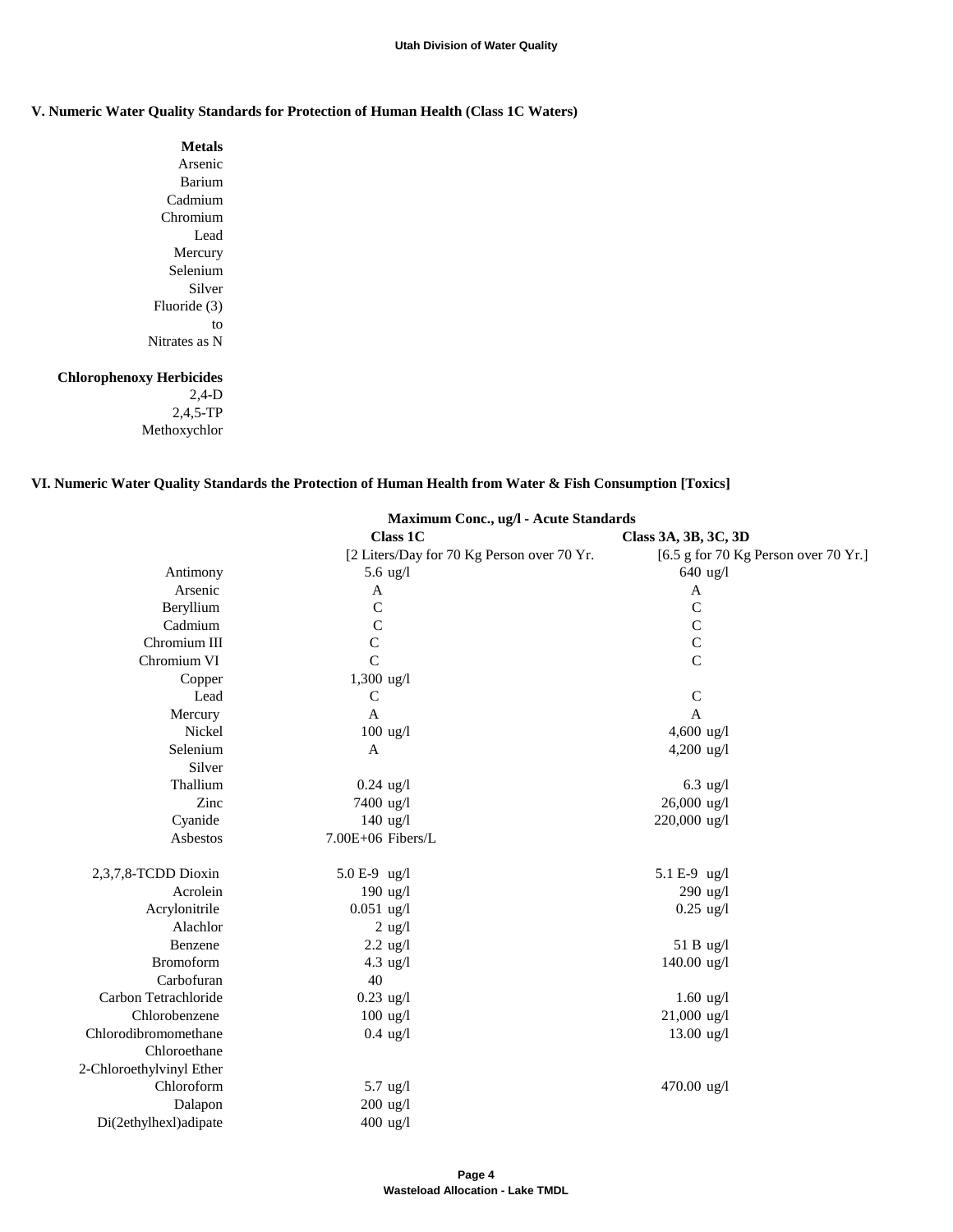#### **Utah Division of Water Quality**

| Dichlorobromopropane                        | 0.2                |                 |                      |
|---------------------------------------------|--------------------|-----------------|----------------------|
| Dichlorobromomethane                        | $0.55$ ug/l        |                 | $17.00$ ug/l         |
| 1,1-Dichloroethane                          |                    |                 |                      |
| 1,2-Dichloroethane                          | $0.38$ ug/l        |                 | 37.00 ug/l           |
| 1,1-Dichloroethylene                        |                    | $7$ ug/l        | $3.20$ ug/l          |
| Dichloroethylene (cis-1,2)                  | 70                 |                 |                      |
| Dinoseb                                     | $\overline{7}$     |                 |                      |
| Diquat                                      | 20                 |                 |                      |
| 1,2-Dichloropropane                         | $0.5 \text{ ug}/l$ |                 | $15.00 \text{ ug}/1$ |
| 1,3-Dichloropropene                         | $0.34$ ug/l        |                 | $1,700$ ug/l         |
| Endothall                                   | 100                |                 |                      |
| Ethylbenzene                                | 530 ug/l           |                 | 29,000 ug/l          |
| Ethyldibromide                              | $0.05$ ug/l        |                 |                      |
| Glyphosate                                  | $700$ ug/l         |                 |                      |
| Haloacetic acids                            |                    | 60 ug/l E       |                      |
| Methyl Bromide                              | 47 ug/l            |                 | $1,500$ ug/l         |
| Methyl Chloride                             |                    | F               | F                    |
| Methylene Chloride                          | 4.6 $\frac{ug}{l}$ |                 | 590.00 ug/l          |
| Ocamyl (vidate)<br>Picloram                 | $200$ ug/l         |                 |                      |
| Simazine                                    | $500$ ug/l         |                 |                      |
|                                             | $100$ ug/l         | $4$ ug/l        |                      |
| <b>Styrene</b><br>1,1,2,2-Tetrachloroethane | $0.17$ ug/l        |                 | $4.00$ ug/l          |
| Tetrachloroethylene                         | $0.69$ ug/l        |                 | 3.30 ug/l            |
| Toluene                                     | $1000$ ug/l        |                 | 200,000 ug/l         |
| 1,2 -Trans-Dichloroethylene                 | $100$ ug/l         |                 | 140,000 ug/l         |
| 1,1,1-Trichloroethane                       | $200$ ug/l         |                 | F                    |
| 1,1,2-Trichloroethane                       | $0.59$ ug/l        |                 | 16.00 ug/l           |
| Trichloroethylene                           | $2.5 \text{ ug}/l$ |                 | $30.00 \text{ ug}/1$ |
| Vinyl Chloride                              | $0.025$ ug/l       |                 | 530.00 ug/l          |
| Xylenes                                     | $10000$ ug/l       |                 |                      |
| 2-Chlorophenol                              | $81$ ug/l          |                 | $150$ ug/l           |
| 2,4-Dichlorophenol                          | $77$ ug/l          |                 | $290$ ug/l           |
| 2,4-Dimethylphenol                          | 380 ug/l           |                 | 850 ug/l             |
| 2-Methyl-4,6-Dinitrophenol                  | $13 \text{ ug}/l$  |                 | $280$ ug/l           |
| 2,4-Dinitrophenol                           | $69$ ug/l          |                 | 5,300 ug/l           |
| 2-Nitrophenol                               |                    |                 |                      |
| 4-Nitrophenol                               |                    |                 |                      |
| 3-Methyl-4-Chlorophenol                     |                    |                 |                      |
| Penetachlorophenol                          | $0.27$ ug/l        |                 | $3.00$ ug/l          |
| Phenol                                      | 21000 ug/l         |                 | 1,700,000 ug/l       |
| 2,4,6-Trichlorophenol                       | $1.4 \text{ ug}/l$ |                 | $2.40$ ug/l          |
| Acenaphthene                                | $670$ ug/l         |                 | 990 ug/l             |
| Acenaphthylene                              |                    | ug/l            | ug/l                 |
| Anthracene                                  | 8300 ug/l          |                 | 40,000 ug/l          |
| Benzidine                                   | $0.000086$ ug/l    | $\bf{B}$        | $0.00$ ug/l          |
| BenzoaAnthracene                            | $0.0038$ ug/l      |                 | $0.02$ ug/l          |
| BenzoaPyrene                                | $0.0038$ ug/l      |                 | $0.02$ ug/l          |
| BenzobFluoranthene                          | $0.0038$ ug/l      |                 | $0.02$ ug/l          |
| BenzoghiPerylene                            |                    | $\frac{u g}{l}$ |                      |
| BenzokFluoranthene                          | $0.0038$ ug/l      |                 | $0.02$ ug/l          |
| Bis2-ChloroethoxyMethane                    |                    | ug/l            |                      |
| Bis2-ChloroethylEther                       | $0.03$ ug/l        |                 | $0.53$ ug/l          |
| Bis2-Chloroisopropy1Ether                   | $1400$ ug/l        |                 | 65,000 ug/l          |
| Bis2-EthylbexylPhthalate                    | $1.2 \text{ ug}/l$ |                 | $2.20$ ug/l          |
| 4-Bromophenyl Phenyl Ether                  |                    | ug/l            |                      |
| <b>Butylbenzyl Phthalate</b>                | $1500$ ug/l        |                 | $1,900$ ug/l         |
| 2-Chloronaphthalene                         | $1000$ ug/l        |                 | $1,600$ ug/l         |
| 4-Chlorophenyl Phenyl Ether                 |                    | ug/l            |                      |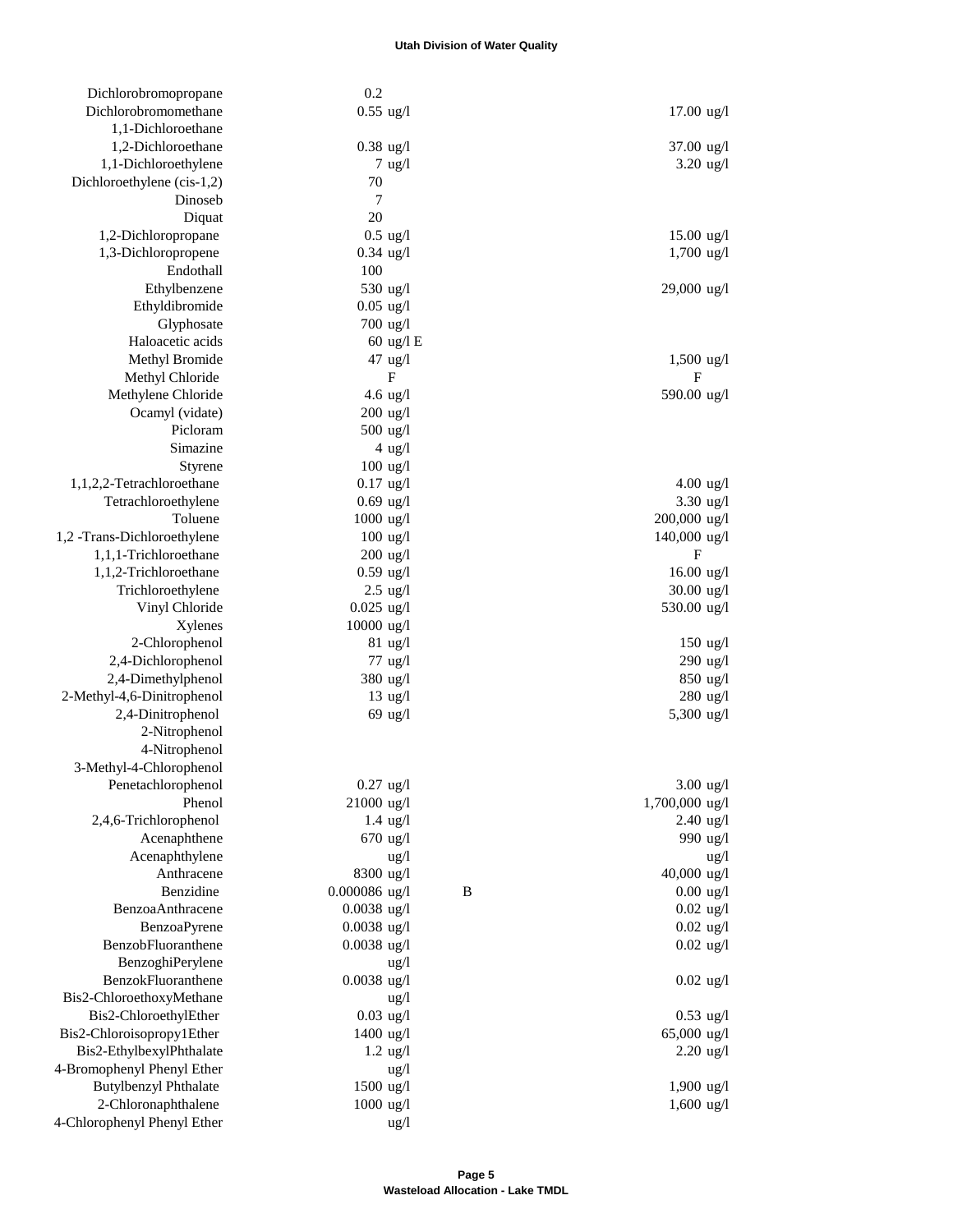#### **Utah Division of Water Quality**

| Chrysene                  | $0.0038$ ug/l       |              | $0.02$ ug/l          |
|---------------------------|---------------------|--------------|----------------------|
| Dibenzoa, hAnthracene     | $0.0038$ ug/l       |              | $0.02$ ug/l          |
| 1,2-Dichlorobenzene       | 420 ug/l            |              | 17,000 ug/l          |
| 1,3-Dichlorobenzene       | $320$ ug/l          |              | 960 ug/l             |
| 1,4-Dichlorobenzene       | $63$ ug/l           |              | 2,600 ug/l           |
| 3,3-Dichlorobenzidine     | $0.021$ ug/l        |              | $0.03$ ug/l          |
| Diethyl Phthalate         | 17000 ug/l          |              | 44,000 ug/l          |
| Dimethyl Phthalate        | 270000 ug/l         |              | 1,100,000 ug/l       |
| Di-n-Butyl Phthalate      | $2000 \text{ ug}/1$ |              | 4,500 ug/l           |
| 2,4-Dinitrotoluene        | $0.11$ ug/l         |              | $3.40 \text{ ug}/1$  |
| 2,6-Dinitrotoluene        | $\frac{u g}{l}$     |              |                      |
| Di-n-Octyl Phthalate      | ug/l                |              |                      |
| 1,2-Diphenylhydrazine     | $0.036$ ug/l        |              | $0.20$ ug/l          |
| Fluoranthene              | $130$ ug/l          |              | 140.00 ug/l          |
| Fluorene                  | $1100$ ug/l         |              | 5,300 ug/l           |
| Hexachlorobenzene         | $0.00028$ ug/l      |              | 0.00029 B ug/l       |
| Hexachlorobutedine        | $0.44$ ug/l         |              | $18.00 \text{ ug}/1$ |
| Hexachloroethane          | $1.4 \text{ ug}/l$  |              | $3.30$ ug/l          |
| Hexachlorocyclopentadiene | $40$ ug/l           |              | 17,000 ug/l          |
| Ideno 1,2,3-cdPyrene      | $0.0038$ ug/l       |              | $0.02$ ug/l          |
| Isophorone                | $35 \text{ ug}/l$   | B            | 960.00 ug/l          |
| Naphthalene               |                     |              |                      |
| Nitrobenzene              | $17$ ug/l           |              | 690 ug/l             |
| N-Nitrosodimethylamine    | $0.00069$ ug/l      |              | $3.00$ ug/l          |
| N-Nitrosodi-n-Propylamine | $0.005$ ug/l        |              | $0.51$ ug/l          |
| N-Nitrosodiphenylamine    | $3.3 \text{ ug}/l$  |              | $6.00$ ug/l          |
| Phenanthrene              |                     |              |                      |
| Pyrene                    | 830 ug/l            |              | 4,000 ug/l           |
| 1,2,4-Trichlorobenzene    | $260$ ug/l          |              | 940 ug/l             |
| Aldrin                    | $0.000049$ ug/l     |              | $0.000050$ ug/l      |
| alpha-BHC                 | $0.0026$ ug/l       |              | $0.00 \text{ ug}/l$  |
| beta-BHC                  | $0.0091$ ug/l       |              | $0.02$ ug/l          |
| gamma-BHC (Lindane)       | $0.2$ ug/l          |              | $0.06$ ug/l          |
| delta-BHC                 |                     |              |                      |
| Chlordane                 | $0.0008$ ug/l       |              | $0.00$ ug/l          |
| $4,4$ -DDT                | $0.00022$ ug/l      |              | $0.00 \text{ ug}$ /l |
| $4,4$ -DDE                | $0.00022$ ug/l      |              | $0.00$ ug/l          |
| $4,4$ -DDD                | $0.00031$ ug/l      |              | $0.00$ ug/l          |
| Dieldrin                  | $0.000052$ ug/l     | B            | $0.000054$ ug/l      |
| alpha-Endosulfan          | $62$ ug/l           |              | 89 ug/l              |
| beta-Endosulfan           | $62$ ug/l           |              | 89 ug/l              |
| Endosulfan Sulfate        | $62$ ug/l           |              | 89 ug/l              |
| Endrin                    | $0.059$ ug/l        |              | $0.81$ ug/l          |
| Endrin Aldehyde           | $0.29$ ug/l         |              | $0.30$ ug/l          |
| Heptachlor                | $0.000079$ ug/l     | $\, {\bf B}$ | $0.000079$ ug/l      |
| Heptachlor Epoxide        | $0.000039$ ug/l     | B            | $0.000039$ ug/l      |
| Polychlorinated Biphenyls | $0.000064$ ug/l     | B,D          | $0.000064$ ug/l      |
| Toxaphene                 | $0.00028$ ug/l      |              | $0.00028$ ug/l       |

 **There are additional standards that apply to this receiving water, but were not considered in this modeling/waste load allocation analysis.**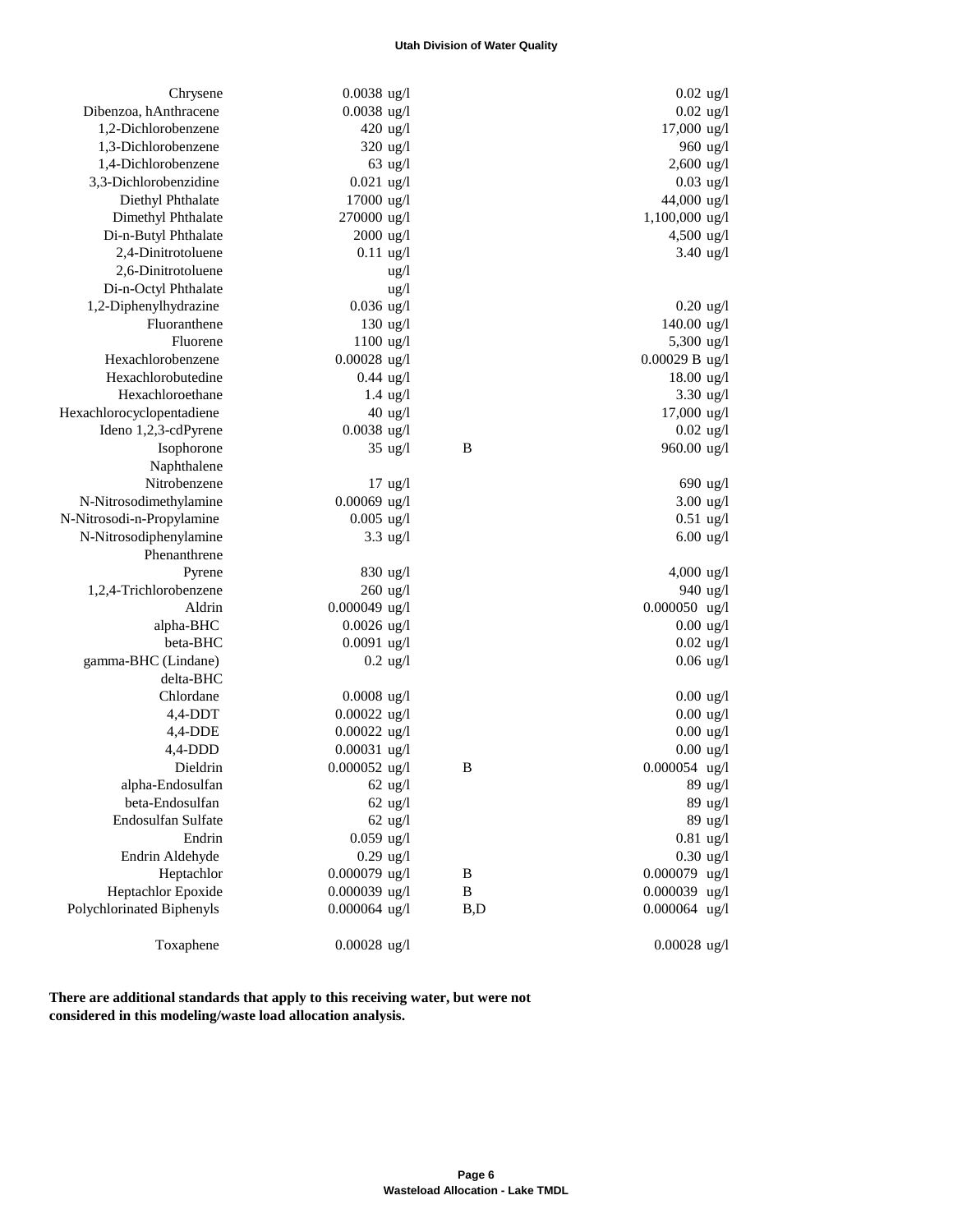#### **VII. Mathematical Modeling of Water Quality Quality**

 Model configuration was accomplished utilizing standard modeling procedures. Data points were plotted and coefficients adjusted as required to match observed data as closely as possible.

 The modeling approach used in this analysis included one or a combination of the following models.

 (1) The Utah River Model, Utah Division of Water Quality, 1992. Based upon STREAMDO IV (Region VIII) and Supplemental Ammonia Toxicity Models; EPA Region VIII, Sept. 1990 and

QUAL2E (EPA, Athens, GA).

- (2) Utah Ammonia/Chlorine Model, Utah Division of Water Quality, 1992.
- (3) Principles of Surface Water Quality Modeling and Control. Robert V. Thomann, et.al. Harper Collins Publisher, Inc. 1987, pp. 644.

Coefficients used in the model were based, in part, upon the following references:

 (1) Rates, Constants, and Kinetics Formulations in Surface Water Quality Modeling. Environmen tal Research Laboratory, Office of Research and Development, U.S. Environmental Protection Agency, Athens Georgia. EPA/600/3-85/040 June 1985.

 (2) Principles of Surface Water Quality Modeling and Control. Robert V. Thomann, et.al. Harper Collins Publisher, Inc. 1987, pp. 644.

 The Utah Reservoir and Lake Model is a simple round jet model which was received from EPA Region 8. It assumes a discharge expands into the receiving water as a 1/2 cone from the point of discharge with the appropriate dilution.

#### **The dilution ratios for this wasteload analysis are as follows:**

| <b>Acute Dilution Ratio:</b>    | 4.9 to 1  |
|---------------------------------|-----------|
| <b>Chronic Dilution Ration:</b> | 28.2 to 1 |

#### **VIII. Modeling Information**

 The required information for the model may include the following information for both the lake and effluent conditions:

| Temperature, Deg. C. | Total Residual Chlorine (TRC), mg/l |
|----------------------|-------------------------------------|
| pН                   | Total NH3-N, mg/l                   |
| $BOD5$ , mg/l        | Total Dissolved Solids (TDS), mg/l  |
| Metals, ug/l         | Toxic Organics of Concern, ug/l     |
| $D.O.$ mg/l          |                                     |

## **Other Conditions**

 In addition to the lake and effluent conditions, the models require a variety of physical and biological coefficients and other technical information. In the process of actually establishing the permit limits for an effluent, values are used based upon the available data, model calibration, literature values, site visits and best professional judgement.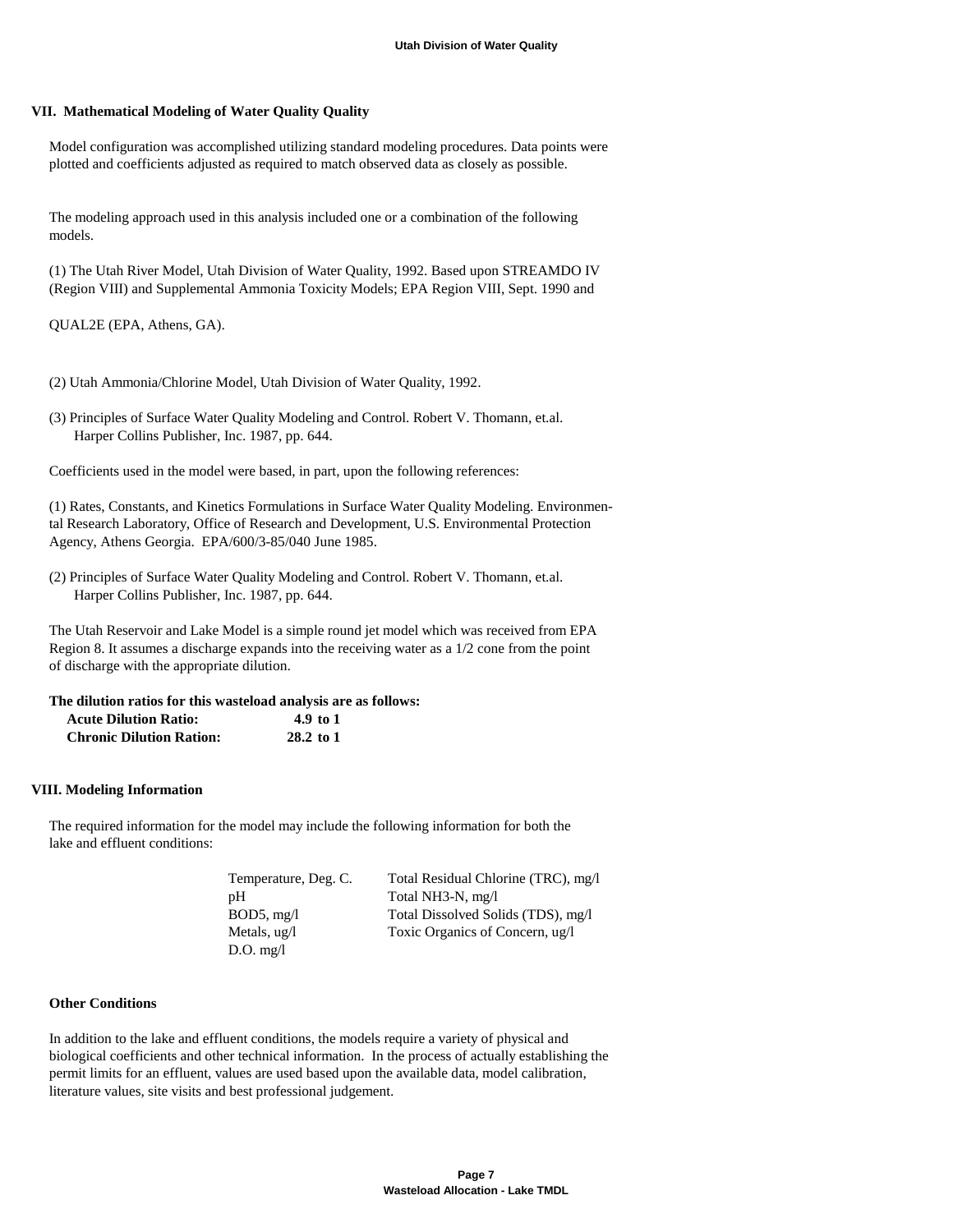## **Model Inputs**

| <b>Lake Information</b>      | Temp.<br>Deg. C | рH  | T-NH3<br>$mg/l$ as N | <b>BOD</b><br>mg/l | DO<br>mg/l | <b>TRC</b><br>mg/l | <b>TDS</b><br>mg/l | <b>Metals</b><br>ug/l |
|------------------------------|-----------------|-----|----------------------|--------------------|------------|--------------------|--------------------|-----------------------|
|                              | 19.7            | 8.5 | 0.00                 | N/A                | N/A        | 0.00               | 1052.0             | 0.0                   |
|                              | <b>Season</b>   |     | Flow,<br><b>MGD</b>  | Temp.              |            |                    |                    |                       |
| <b>Discharge Information</b> | All Seasons     |     | 5.0                  | 12.2               |            |                    |                    |                       |

## **IX. Effluent Limitations based upon Water Quality Standards**

#### **Effluent Limitation for Flow**

| All Seasons             |          |                                              |
|-------------------------|----------|----------------------------------------------|
| Not to Exceed:          | 5.00 MGD | Daily Average                                |
|                         | 7.74 cfs | Daily Average                                |
| <b>WET Requirements</b> |          | As determined by Permits & Compliance Branch |

## **Effluent Limitation for Biological Oxygen Demand (BOD)**

|                | Concentration               |
|----------------|-----------------------------|
| 30 Day Average | $25.0 \text{ mg/l}$ as BOD5 |
| 30 Day Average | $20.0$ mg/l as CBOD5        |

# **Effluent Limitation for Dissolved Oxygen (DO)**

| <b>Concentration</b>  |
|-----------------------|
| 1 Day Average (Acute) |

30 Day Average 5.00 mg/l

 **Effluent Limitation for Total Ammonia**

|             | <b>4 Day Average [Chronic]</b><br><b>Concentration</b> | Load             |
|-------------|--------------------------------------------------------|------------------|
| All Seasons | 202.94 mg/l as N                                       | $8460.8$ lbs/day |
|             | 1 Hour Average [Acute]<br><b>Concentration</b>         | Load             |
|             | 14.9 mg/l as $N$                                       | $621.3$ lbs/day  |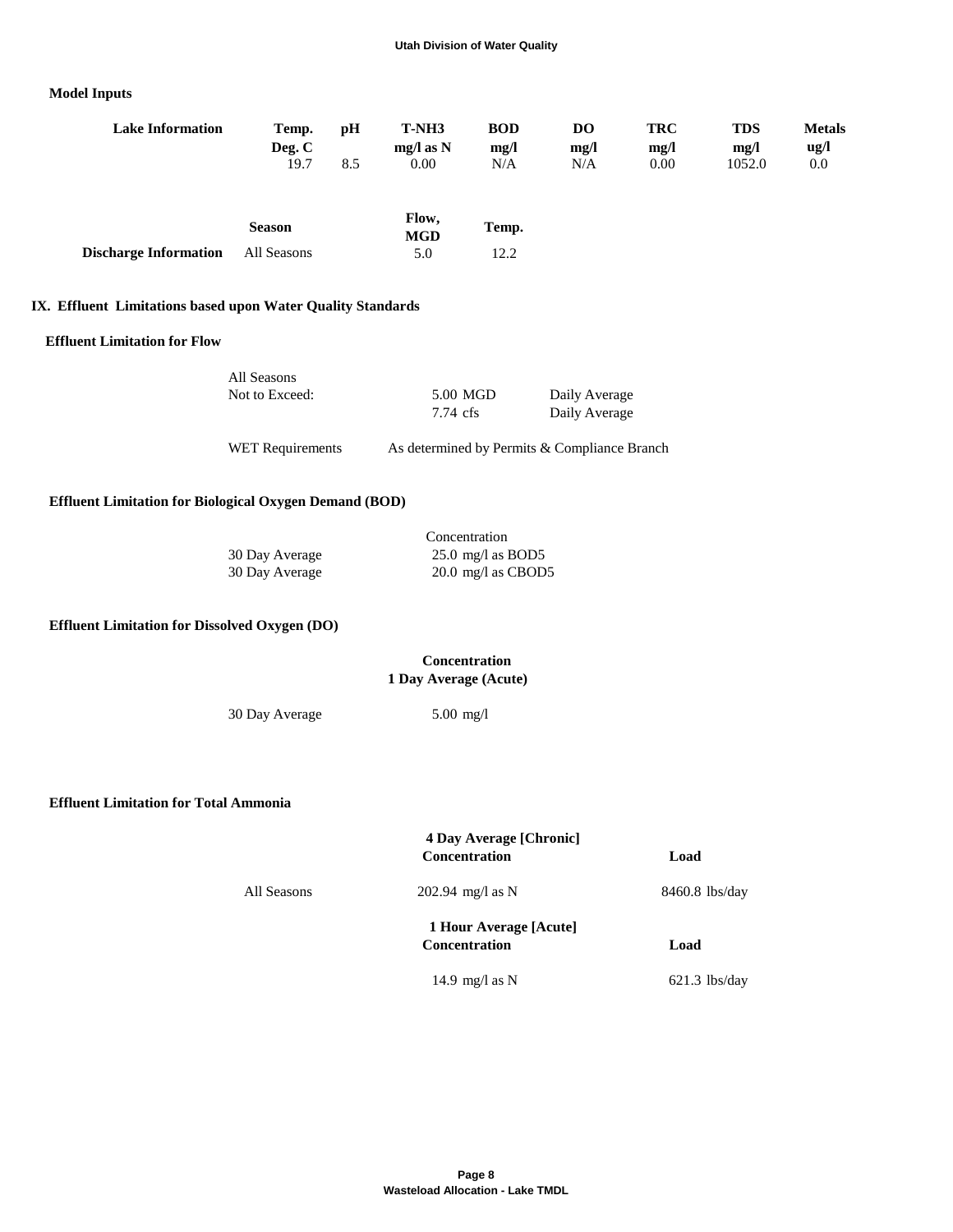## **Effluent Limitation for Total Residual Chlorine**

|             | 4 Day Average [Chronic]<br><b>Concentration</b> | Load           |
|-------------|-------------------------------------------------|----------------|
| All Seasons | $0.310$ mg/l                                    | $12.9$ lbs/day |
|             | 1 Hour Average [Acute]<br><b>Concentration</b>  | Load           |
|             | $0.094$ mg/l                                    | $3.9$ lbs/day  |

#### **Effluent Limitations for Metals**

|              | 4 Day Average (Chronic)  |                   | 1 Hour Average (Acute)      |                 |
|--------------|--------------------------|-------------------|-----------------------------|-----------------|
|              | <b>Concentration</b>     | Load              | <b>Concentration</b>        | Load            |
| Aluminum     | $2288.52 \text{ ug}/l^*$ | $61.7$ lbs/day    | $3678.52 \text{ ug}/l$      | $99.1$ lbs/day  |
| Arsenic      | 3904.91 ug/l             | $105.2$ lbs/day   | $1631.22 \text{ ug}/l^*$    | $44.0$ lbs/day  |
| Barium       |                          |                   | 4936.66 ug/l                | $133.0$ lbs/day |
| Cadmium      | $14.10 \text{ ug}/l^*$   | $0.4$ lbs/day     | $35.83$ ug/l                | $1.0$ lbs/day   |
| Chromium III | 4445.20 ug/l*            | $119.8$ lbs/day   | $8136.36 \text{ ug}/l$      | $219.3$ lbs/day |
| ChromiumVI   | $280.65$ ug/l            | $7.6$ lbs/day     | 74.70 $\mu$ g/l*            | $2.0$ lbs/day   |
| Copper       | 734.44 ug/l              | $19.8$ lbs/day    | $226.23 \text{ ug}/l^*$     | $6.1$ lbs/day   |
| Cyanide      | 25.67                    |                   | 108.61                      |                 |
| <b>Iron</b>  |                          |                   | $107.42 \text{ ug}/l$       | $2.9$ lbs/day   |
| Lead         | $282.72 \text{ ug}/l^*$  | $7.6$ lbs/day     | $1313.07$ ug/l              | $35.4$ lbs/day  |
| Mercury      | $0.01 \text{ ug}/l^*$    | $0.000$ lbs/day   | $11.80 \text{ ug}/1$        | $0.3$ lbs/day   |
| Nickel       | 4421.48 ug/l*            | $119.2$ lbs/day   | 7134.99 ug/l                | $192.3$ lbs/day |
| Selenium     | $108.81$ ug/l            | $2.9$ lbs/day     | $87.80 \text{ ug}/l^*$      | 2.4 lbs/day     |
| Silver       |                          |                   | $156.33$ ug/l               | $4.2$ lbs/day   |
| Zinc         | 46481.64 ug/l            | $1,252.7$ lbs/day | $1768.83$ ug/l <sup>*</sup> | 47.7            |

\* Most stringent between Chronic & Acute Effluent Limitations

# **Effluent Limitations for Organics [Pesticides]**

|                   | 4 Day Average              |                  | 1 Hour Average             |                 |
|-------------------|----------------------------|------------------|----------------------------|-----------------|
| <b>Pesticide</b>  | <b>Concentration</b>       | Load             | <b>Concentration</b>       | Load            |
| Aldrin            |                            |                  | $7.4050 \text{ ug}/l$      | $0.200$ lbs/day |
| Chlordane         | $0.1213 \text{ ug}/l^*$    | $0.003$ lbs/day  | 5.9240 ug/l                | $0.160$ lbs/day |
| DDT, DDE          | $0.0282$ ug/l <sup>*</sup> | $0.001$ lbs/day  | $2.7152$ ug/l              | $0.073$ lbs/day |
| <b>Dieldrin</b>   | $0.1580 \text{ ug}/l^*$    | $0.004$ lbs/day  | $1.1848$ ug/l              | $0.032$ lbs/day |
| Endosulfan        | $1.5797$ ug/l              | $0.043$ lbs/day  | $0.5430 \text{ ug}/l^*$    | $0.015$ lbs/day |
| Endrin            | $1.0155$ ug/l              | $0.027$ lbs/day  | $0.4246$ ug/l <sup>*</sup> | $0.011$ lbs/day |
| Guthion           |                            |                  | $0.0000 \text{ ug}/1$      | $0.000$ lbs/day |
| Heptachlor        | $0.1072 \text{ ug}/l^*$    | $0.003$ lbs/day  | $1.2835$ ug/l              | $0.035$ lbs/day |
| Lindane           | $2.2568$ ug/l <sup>*</sup> | $0.061$ lbs/day  | 4.9367 $\mu$ g/l           | $0.133$ lbs/day |
| Methoxychlor      |                            |                  | $0.1481$ ug/l              | $0.004$ lbs/day |
| Mirex             |                            |                  | $0.0049$ ug/l              | $0.000$ lbs/day |
| Parathion         |                            |                  | $0.3258$ ug/l              | $0.009$ lbs/day |
| PCB's             | $0.3949$ ug/l              | $0.011$ lbs/day  | $0.0000 \text{ ug}/l^*$    | $0.000$ lbs/day |
| Pentachlorophenol | 423.1422 ug/l              | $11.404$ lbs/day | 93.7965 ug/l*              | $2.528$ lbs/day |
| Toxephene         | $0.0056 \text{ ug}/l^*$    | $0.000$ lbs/day  | 3.6038 $\mu$ g/l           | $0.097$ lbs/day |
|                   |                            |                  |                            |                 |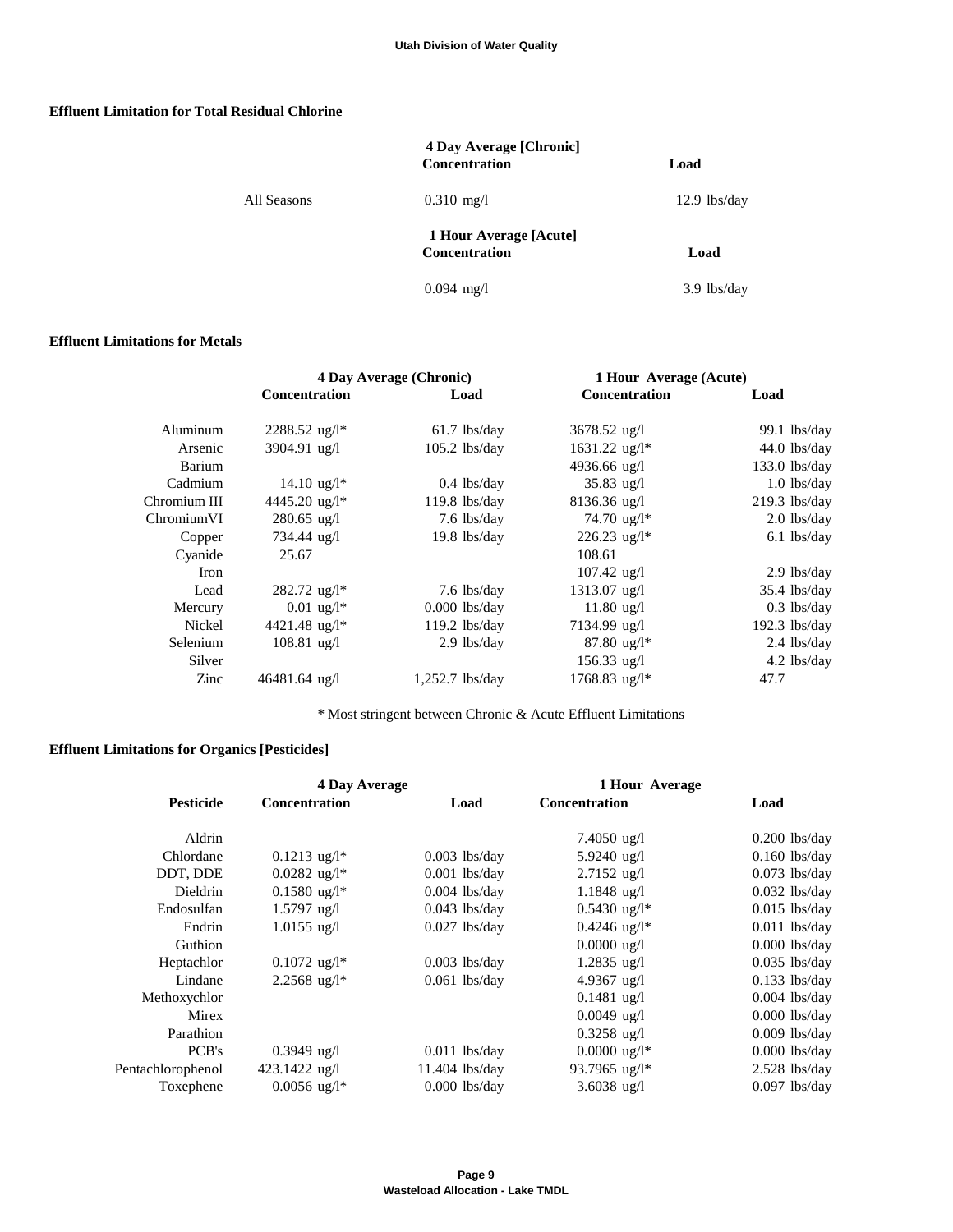#### **Effluent Limitations for Protection of Human Health (Class 1C Waters)**

Methoxychlor

| <b>Metals</b>     |
|-------------------|
|                   |
| Arsenic           |
| <b>Barium</b>     |
| Cadmium           |
| Chromium          |
| Lead              |
| Mercury           |
| Selenium          |
| Silver            |
| Fluoride          |
| to                |
| Nitrates as N     |
|                   |
| <b>Pesticides</b> |
| $2,4-D$           |
| $2,4,5$ -TP       |

## **Effluent Limitations for Protection of Human Health [Toxics Rule] Based upon Water Quality Standards (Most stringent of 1C or 3A & 3B as appropriate.)**

|                               | Maximum Conc., ug/l - Acute Standards      |                      |                                             |  |  |
|-------------------------------|--------------------------------------------|----------------------|---------------------------------------------|--|--|
|                               | <b>Class 1C</b>                            | Class 3A, 3B         |                                             |  |  |
| <b>Toxics Rule Parameters</b> | [2 Liters/Day for 70 Kg Person over 70 Yr. |                      | [6.5 g for 70 Kg Person over 70 Yr. Period] |  |  |
| Antimony                      |                                            | $27.65$ ug/l         | $0.7$ lbs/day                               |  |  |
| Arsenic                       |                                            |                      |                                             |  |  |
| Beryllium                     |                                            |                      |                                             |  |  |
| Cadmium                       |                                            |                      |                                             |  |  |
| Chromium III                  |                                            |                      |                                             |  |  |
| Chromium VI                   |                                            |                      |                                             |  |  |
| Copper                        |                                            | 6417.66 ug/l         | $173.0$ lbs/day                             |  |  |
| Lead                          |                                            |                      |                                             |  |  |
| Mercury                       |                                            | 493.67 ug/l          | $13.3$ lbs/day                              |  |  |
| Nickel                        |                                            |                      |                                             |  |  |
| Selenium                      |                                            | 36531.28 ug/l        | 984.5 lbs/day                               |  |  |
| Silver                        |                                            | $691.13$ ug/l        | $18.6$ lbs/day                              |  |  |
| Thallium                      |                                            |                      |                                             |  |  |
| Zinc                          |                                            | 937.97 ug/l          | 25.3 lbs/day                                |  |  |
| Cyanide                       |                                            | $0.25 \text{ ug}/1$  | $0.0$ lbs/day                               |  |  |
| Asbestos                      |                                            | $21.23$ ug/l         | $0.6$ lbs/day                               |  |  |
| $\theta$                      |                                            |                      |                                             |  |  |
| 2,3,7,8-TCDD Dioxin           |                                            | 493.67 ug/l          | 13.3 lbs/day                                |  |  |
| Acrolein                      |                                            | $1.97$ ug/l          | $0.1$ lbs/day                               |  |  |
| Acrylonitrile                 |                                            |                      |                                             |  |  |
| Benzene                       |                                            |                      |                                             |  |  |
| <b>Bromoform</b>              |                                            | $28.14 \text{ ug}/l$ | $0.8$ lbs/day                               |  |  |
| Carbon Tetrachloride          |                                            |                      |                                             |  |  |
| Chlorobenzene                 |                                            |                      |                                             |  |  |
| Chlorodibromomethane          |                                            | $1.88$ ug/l          | $0.1$ lbs/day                               |  |  |
| Chloroethane                  |                                            | 34.56 ug/l           | $0.9$ lbs/day                               |  |  |
| 2-Chloroethylvinyl Ether      |                                            | $2.47 \text{ ug}/l$  | $0.1$ lbs/day                               |  |  |
| Chloroform                    |                                            | $1.68 \text{ ug}/1$  | $0.0$ lbs/day                               |  |  |
| Dichlorobromomethane          |                                            | 232.02 ug/l          | $6.3$ lbs/day                               |  |  |
| 1,1-Dichloroethane            |                                            |                      |                                             |  |  |

 **1 Hour Average (Acute) Standard Metals Concentration Load**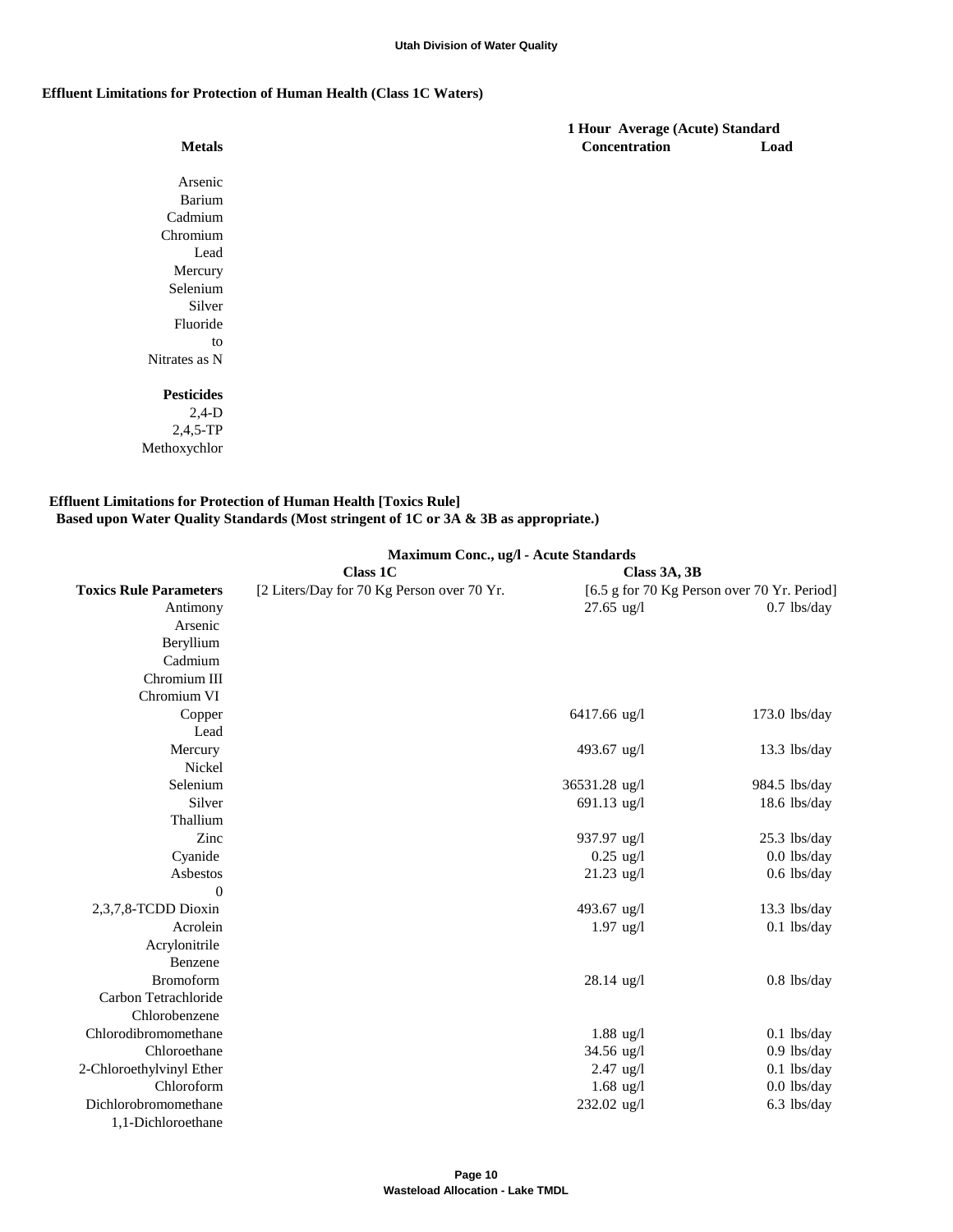| 1,2-Dichloroethane           | 22.71 ug/l                        | $0.6$ lbs/day                  |
|------------------------------|-----------------------------------|--------------------------------|
| 1,1-Dichloroethylene         | $0.84$ ug/l                       | $0.0$ lbs/day                  |
| 1,2-Dichloropropane          | 4936.66 ug/l                      | 133.0 lbs/day                  |
| 1,3-Dichloropropene          | $2.91$ ug/l                       | $0.1$ lbs/day                  |
| Ethylbenzene                 | $12.34$ ug/l                      | $0.3$ lbs/day                  |
| Methyl Bromide               | $0.12$ ug/l                       | $0.0$ lbs/day                  |
| Methyl Chloride              | 399.87 ug/l                       | 10.8 lbs/day                   |
| Methylene Chloride           | 380.12 ug/l                       | 10.2 lbs/day                   |
| 1,1,2,2-Tetrachloroethane    | 1875.93 ug/l                      | 50.6 lbs/day                   |
| Tetrachloroethylene          | 64.18 ug/l                        | $1.7$ lbs/day                  |
| Toluene                      |                                   |                                |
| 1,2 -Trans-Dichloroethylene  |                                   |                                |
| 1,1,1-Trichloroethane        | $1.33$ ug/l                       | $0.0$ lbs/day                  |
| 1,1,2-Trichloroethane        | 103669.84 ug/l                    | 2793.9 lbs/day                 |
| Trichloroethylene            | 6.91 $\mu$ g/l                    | $0.2$ lbs/day                  |
| Vinyl Chloride               | 3307.56 ug/l                      | 89.1 lbs/day                   |
| 2-Chlorophenol               |                                   |                                |
| 2,4-Dichlorophenol           | 40974.27 ug/l                     | 1104.3 lbs/day                 |
| 2,4-Dimethylphenol           |                                   |                                |
| 2-Methyl-4,6-Dinitrophenol   |                                   |                                |
|                              | $0.02$ ug/l                       | $0.0$ lbs/day<br>$0.0$ lbs/day |
| 2,4-Dinitrophenol            | $0.02$ ug/l                       |                                |
| 2-Nitrophenol                | $0.02$ ug/l                       | $0.0$ lbs/day                  |
| 4-Nitrophenol                |                                   |                                |
| 3-Methyl-4-Chlorophenol      | $0.02$ ug/l                       | $0.001$ lbs/day                |
| Penetachlorophenol           |                                   |                                |
| Phenol                       | $0.15$ ug/l                       | $0.004$ lbs/day                |
| 2,4,6-Trichlorophenol        | 6911.32 ug/l                      | 186.260 lbs/day                |
| Acenaphthene                 |                                   |                                |
| Acenaphthylene               | 7404.99 ug/l                      | 199.6 lbs/day                  |
| Anthracene                   | 4936.66 ug/l                      | 133.0 lbs/day                  |
| Benzidine                    |                                   |                                |
| BenzoaAnthracene             | $0.02$ ug/l                       | $0.0$ lbs/day                  |
| BenzoaPyrene                 | $0.0 \text{ ug}/l$                | $0.0$ lbs/day                  |
| BenzobFluoranthene           | 2073.40 ug/l                      | 55.9 lbs/day                   |
| BenzoghiPerylene             | 1579.73 ug/l                      | 42.6 lbs/day                   |
| BenzokFluoranthene           |                                   |                                |
| Bis2-ChloroethoxyMethane     |                                   |                                |
| Bis2-ChloroethylEther        | $8.39E + 04$ ug/l                 | $2.26E+03$ lbs/day             |
| Bis2-Chloroisopropy1Ether    | $1.33E + 06$ ug/l                 | 3.59E+04 lbs/day               |
| Bis2-EthylbexylPhthalate     | $\#$ ######### ug/l               | 266.08591 lbs/day              |
| 4-Bromophenyl Phenyl Ether   | $0.54303$ ug/l                    | 0.01463 lbs/day                |
| <b>Butylbenzyl Phthalate</b> |                                   |                                |
| 2-Chloronaphthalene          |                                   |                                |
| 4-Chlorophenyl Phenyl Ether  | $0.17772$ ug/l                    | 0.00479 lbs/day                |
| Chrysene                     | 641.76565 ug/l                    | 17.29558 lbs/day               |
| Dibenzoa, hAnthracene        | ########## ug/l                   | 146.34725 lbs/day              |
| 1,2-Dichlorobenzene          | $0.00138$ ug/l                    | 0.00004 lbs/day                |
| 1,3-Dichlorobenzene          | 2.17213 ug/l                      | 0.05854 lbs/day                |
| 1,4-Dichlorobenzene          | 6.91132 ug/l                      | $0.18626$ lbs/day              |
| 3,3-Dichlorobenzidine        |                                   |                                |
| Diethyl Phthalate            |                                   |                                |
| Dimethyl Phthalate           |                                   |                                |
| Di-n-Butyl Phthalate         |                                   |                                |
| 2,4-Dinitrotoluene           |                                   |                                |
| 2,6-Dinitrotoluene           | 83.923201 ug/l<br>$0.003406$ ug/l | 2.261730 lbs/day               |
|                              |                                   | $0.000092$ lbs/day             |
| Di-n-Octyl Phthalate         | $0.024683$ ug/l                   | 0.000665 lbs/day               |
| 1,2-Diphenylhydrazine        | 16.290974 ug/l                    | 0.439042 lbs/day               |
| Fluoranthene                 |                                   |                                |
| Fluorene                     | 4.10E+03 $\mu$ g/l                | $1.10E+02$ lbs/day             |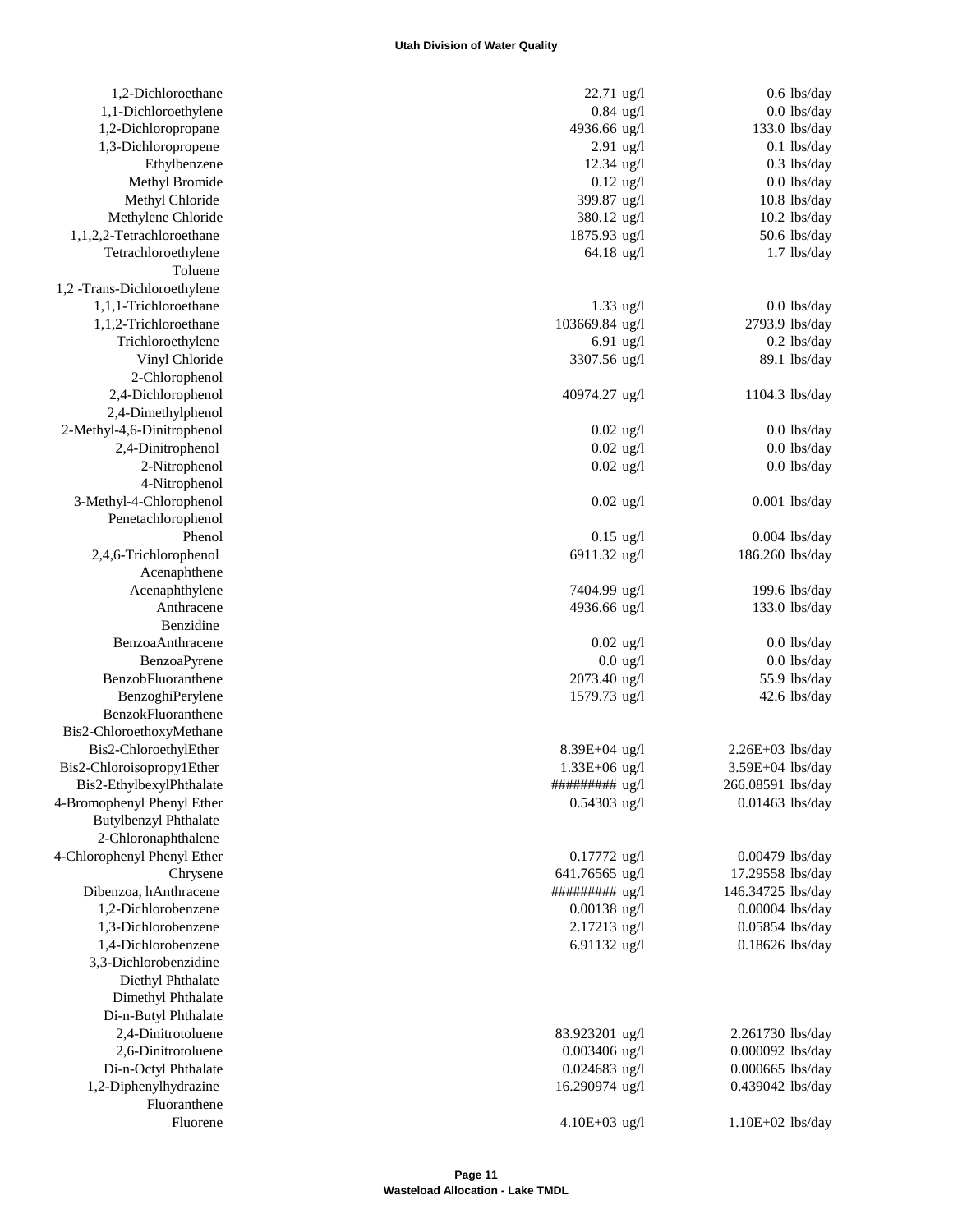| Hexachlorobenzene                                             |                  |                            |                                 |  |
|---------------------------------------------------------------|------------------|----------------------------|---------------------------------|--|
| Hexachlorobutedine                                            |                  |                            |                                 |  |
| Hexachloroethane                                              |                  |                            |                                 |  |
| Hexachlorocyclopentadiene                                     |                  |                            |                                 |  |
| Ideno 1,2,3-cdPyrene                                          |                  |                            |                                 |  |
| Isophorone                                                    |                  |                            |                                 |  |
| Naphthalene<br>Nitrobenzene                                   |                  |                            |                                 |  |
|                                                               |                  |                            |                                 |  |
| N-Nitrosodimethylamine                                        |                  |                            |                                 |  |
| N-Nitrosodi-n-Propylamine                                     |                  | $0.00$ ug/l                | $0.0$ lbs/day                   |  |
| N-Nitrosodiphenylamine                                        |                  |                            |                                 |  |
| Phenanthrene                                                  |                  | 306.07 ug/l                | 8.2 lbs/day                     |  |
|                                                               |                  |                            |                                 |  |
| Pyrene                                                        |                  |                            |                                 |  |
| 1,2,4-Trichlorobenzene<br>Aldrin                              |                  | 306.07 ug/l<br>$0.29$ ug/l | 8.2 lbs/day<br>$0.0$ lbs/day    |  |
| alpha-BHC                                                     |                  |                            |                                 |  |
| beta-BHC                                                      |                  |                            |                                 |  |
| gamma-BHC (Lindane)                                           |                  |                            |                                 |  |
| delta-BHC                                                     |                  |                            |                                 |  |
| Chlordane                                                     |                  |                            |                                 |  |
| $4,4$ -DDT                                                    |                  |                            |                                 |  |
| 4,4-DDE                                                       |                  |                            |                                 |  |
| $4,4$ -DDD                                                    |                  |                            |                                 |  |
| Dieldrin                                                      |                  |                            |                                 |  |
| alpha-Endosulfan                                              |                  |                            |                                 |  |
| beta-Endosulfan<br>Endosulfan Sulfate                         |                  |                            |                                 |  |
| Endrin                                                        |                  |                            |                                 |  |
| Endrin Aldehyde                                               |                  |                            |                                 |  |
| Heptachlor                                                    |                  |                            |                                 |  |
| Heptachlor Epoxide                                            |                  |                            |                                 |  |
| Polychlorinated Biphenyls                                     |                  |                            |                                 |  |
| $\theta$                                                      |                  |                            |                                 |  |
| Toxaphene                                                     |                  |                            |                                 |  |
| <b>Specific Parameter: TDS</b>                                | $\boldsymbol{0}$ | 1342.94 mg/l               | 36.2 tons / day                 |  |
| <b>Effluent Limitations for the Protection of Agriculture</b> |                  |                            |                                 |  |
|                                                               |                  |                            | 1 Hour Average (Acute) Standard |  |
|                                                               |                  | Concentration              | Load                            |  |
| Arsenic                                                       |                  | 493.67 ug/l                | 13.30 lbs / day                 |  |
| Boron                                                         |                  | 3702.49 ug/l               | 99.78 lbs / day                 |  |
| Cadmium                                                       |                  | 49.37 ug/l                 | $1.33$ lbs / day                |  |
| Chromium                                                      |                  | 493.67 ug/l                | 13.30 lbs / day                 |  |
| Copper                                                        |                  | 246.83 ug/l                | $6.65$ lbs / day                |  |
| Lead                                                          |                  | 493.67 ug/l                | 13.30 lbs / day                 |  |
| Selenium                                                      |                  | 246.83 ug/l                | $6.65$ lbs / day                |  |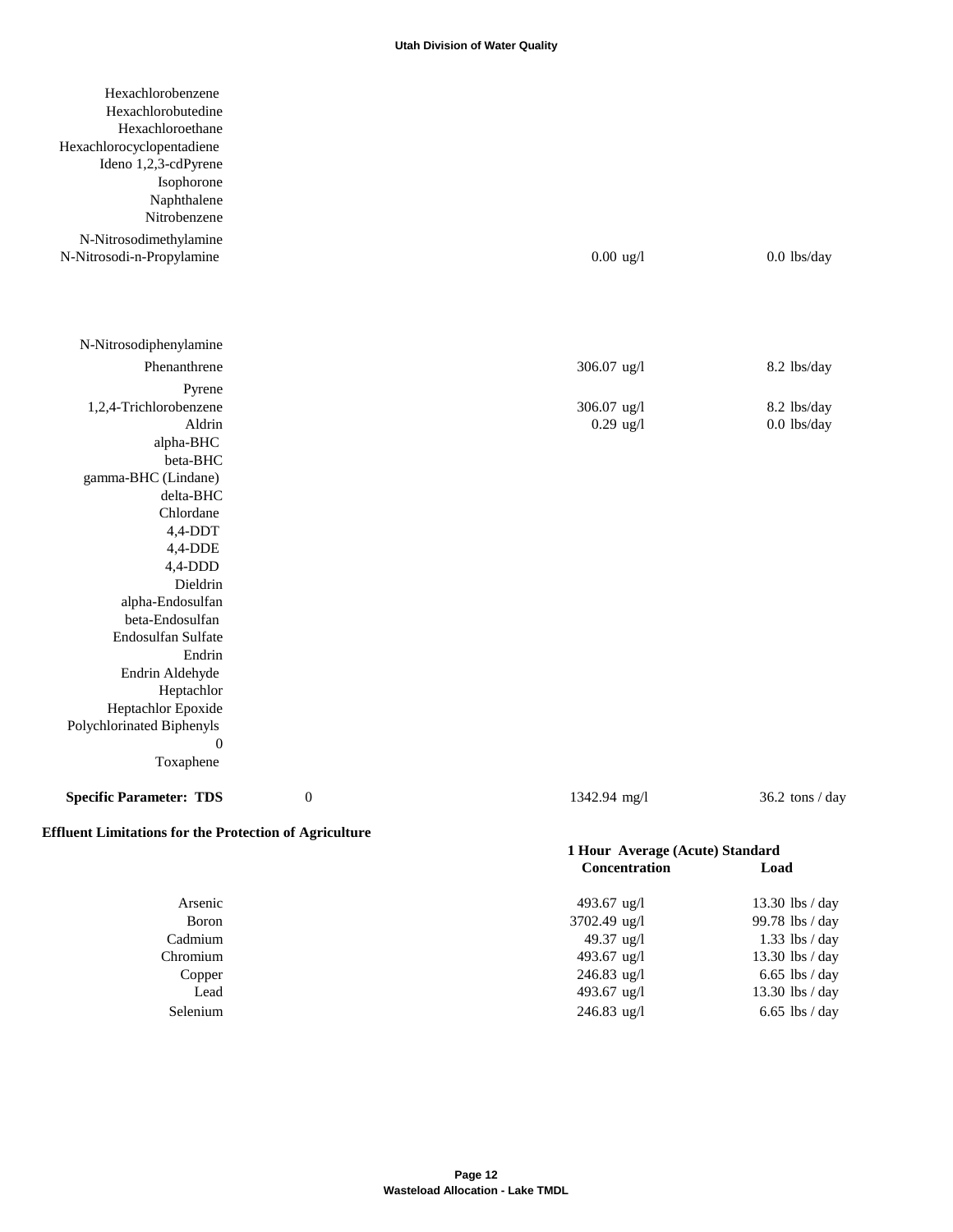## **Metals Effluent Limitations for Protection of All Beneficial Uses Based upon Water Quality Standards and Toxics Rules**

|                | <b>Class 4 Acute</b><br><b>Agricultural</b><br>$\text{ug}/\text{l}$ | Class 3<br>Acute<br>Aquatic<br>Wildlife<br>$\frac{u}{g}$ | Acute<br><b>Toxics</b><br><b>Drinking</b><br>Water<br><b>Source</b><br>$\frac{u}{g}$ | <b>Acute Toxics</b><br><b>Wildlife</b><br>$\mathbf{u} \mathbf{g}/\mathbf{l}$ | <b>1C</b> Acute<br><b>Health</b><br><b>Criteria</b><br>$\mathbf{u}\mathbf{g}/\mathbf{l}$ | <b>Acute Most</b><br><b>Stringent</b><br>$\mathbf{u} \mathbf{g}/\mathbf{l}$ | Class 3<br><b>Chronic</b><br><b>Aquatic</b><br>Wildlife<br>$\frac{u}{g}$ |
|----------------|---------------------------------------------------------------------|----------------------------------------------------------|--------------------------------------------------------------------------------------|------------------------------------------------------------------------------|------------------------------------------------------------------------------------------|-----------------------------------------------------------------------------|--------------------------------------------------------------------------|
| Aluminum       |                                                                     | 3678.52                                                  |                                                                                      |                                                                              |                                                                                          | 3678.52                                                                     | 2288.52                                                                  |
| Antimony       |                                                                     |                                                          |                                                                                      |                                                                              |                                                                                          | 0.00                                                                        |                                                                          |
| Arsenic        | 493.67                                                              | 1631.22                                                  |                                                                                      |                                                                              |                                                                                          | 493.67                                                                      | 3904.91                                                                  |
| Asbestos       |                                                                     |                                                          |                                                                                      |                                                                              |                                                                                          |                                                                             |                                                                          |
| Barium         |                                                                     | 4936.66                                                  |                                                                                      |                                                                              |                                                                                          | 4936.66                                                                     |                                                                          |
| Boron          |                                                                     |                                                          |                                                                                      |                                                                              |                                                                                          |                                                                             |                                                                          |
| Cadmium        | 49.37                                                               | 35.83                                                    |                                                                                      |                                                                              |                                                                                          | 35.83                                                                       | 14.10                                                                    |
| Chromium (III) |                                                                     | 8136.4                                                   |                                                                                      |                                                                              |                                                                                          | 8136.36                                                                     | 4445.20                                                                  |
| Chromium (VI)  | 493.67                                                              | 74.70                                                    |                                                                                      |                                                                              |                                                                                          | 74.70                                                                       | 280.65                                                                   |
| Copper         | 246.83                                                              | 226.23                                                   |                                                                                      |                                                                              |                                                                                          | 226.23                                                                      | 734.44                                                                   |
| Cyanide        |                                                                     | 108.61                                                   |                                                                                      |                                                                              |                                                                                          | 108.61                                                                      | 25.67                                                                    |
| Iron           |                                                                     | 107.42                                                   |                                                                                      |                                                                              |                                                                                          | 107.42                                                                      |                                                                          |
| Lead           | 493.67                                                              | 1313.07                                                  |                                                                                      |                                                                              |                                                                                          | 493.67                                                                      | 282.72                                                                   |
| Mercury        |                                                                     | 11.8007                                                  |                                                                                      |                                                                              |                                                                                          | 11.80                                                                       | 0.0120                                                                   |
| Nickel         |                                                                     | 7134.99                                                  |                                                                                      |                                                                              |                                                                                          | 7134.99                                                                     | 4421.48                                                                  |
| Selenium       | 246.83                                                              | 87.80                                                    |                                                                                      |                                                                              |                                                                                          | 87.80                                                                       | 108.81                                                                   |
| Silver         |                                                                     | 156.33                                                   |                                                                                      |                                                                              |                                                                                          | 156.33                                                                      |                                                                          |
| Thallium       |                                                                     |                                                          |                                                                                      |                                                                              |                                                                                          | 0.00                                                                        |                                                                          |
| Zinc           |                                                                     | 1768.83                                                  |                                                                                      |                                                                              |                                                                                          | 1768.83                                                                     | 46481.64                                                                 |

# **Summary Effluent Limitations for Metals [Wasteload Allocation, TMDL]**

|                |                                   | Acute   |                                   | <b>Chronic</b> |  |  |
|----------------|-----------------------------------|---------|-----------------------------------|----------------|--|--|
|                | $\mathbf{u}\mathbf{g}/\mathbf{l}$ | lbs/day | $\mathbf{u}\mathbf{g}/\mathbf{l}$ | lbs/day        |  |  |
|                |                                   |         |                                   |                |  |  |
| Aluminum       | 3678.52                           | 153.4   | 2288.52                           | 95.4           |  |  |
| Antimony       |                                   |         |                                   |                |  |  |
| Arsenic        | 493.67                            | 20.6    | 3904.91                           | 162.8          |  |  |
| Asbestos       |                                   |         |                                   |                |  |  |
| Cadmium        | 35.83                             | 1.5     | 14.10                             | 0.6            |  |  |
| Chromium (III) | 8136.36                           | 339.2   | 4445.20                           | 185.3          |  |  |
| Chromium (VI)  | 74.70                             | 3.1     | 280.65                            | 11.7           |  |  |
| Copper         | 226.23                            | 9.4     | 734.44                            | 30.6           |  |  |
| Cyanide        | 108.61                            | 4.5     | 25.67                             | 1.1            |  |  |
| <b>Iron</b>    | 107.42                            | 4.5     |                                   |                |  |  |
| Lead           | 493.67                            | 20.6    | 282.72                            | 11.8           |  |  |
| Mercury        | 11.80                             | 0.5     | 0.01                              | 0.0            |  |  |
| Nickel         | 7134.99                           | 297.5   | 4421.48                           | 184.3          |  |  |
| Selenium       | 87.80                             | 3.7     | 108.81                            | 4.5            |  |  |
| Silver         | 156.33                            | 6.5     |                                   |                |  |  |
| Zinc           | 1768.83                           | 73.7    | 46481.64                          | 1937.9         |  |  |
|                |                                   |         |                                   |                |  |  |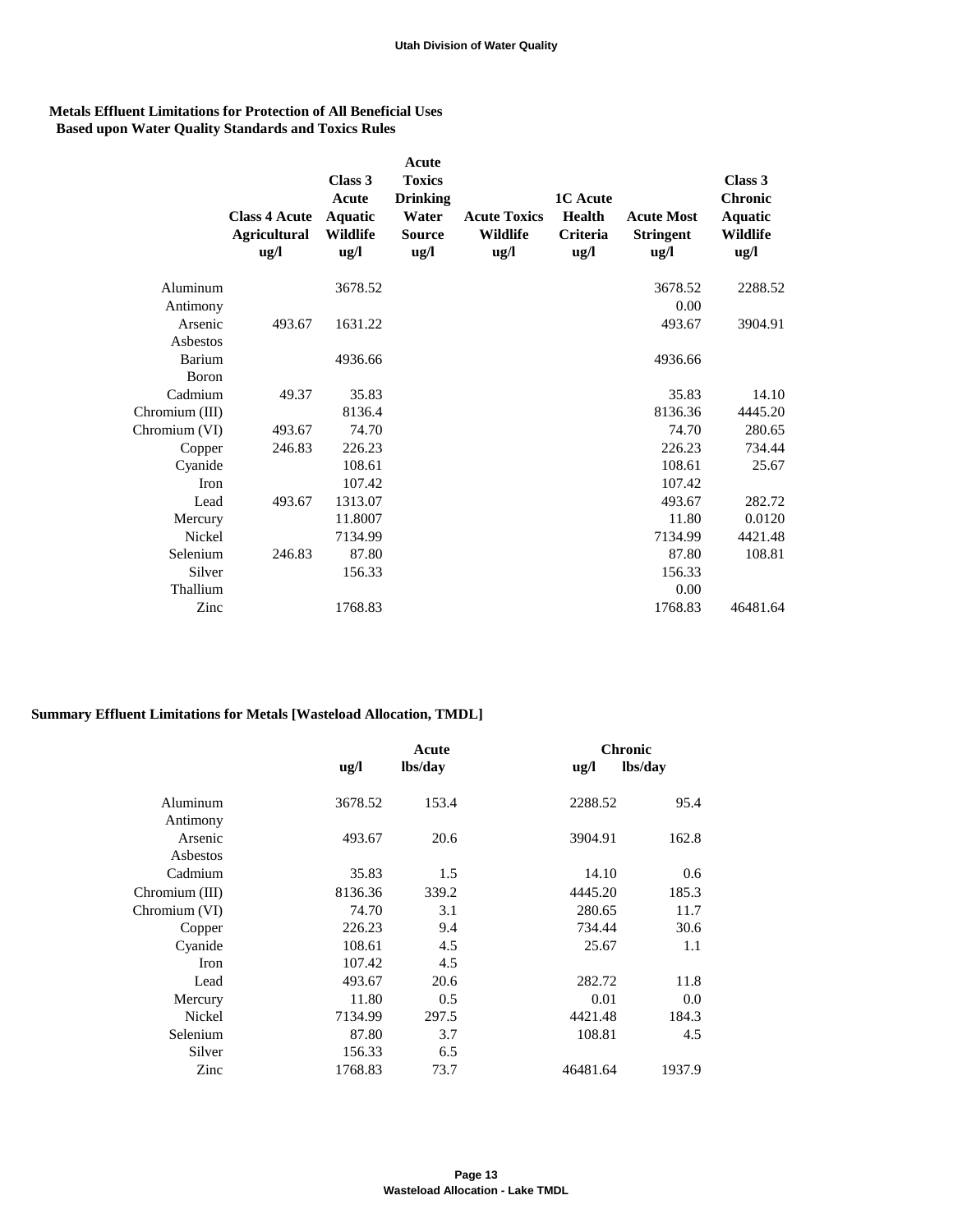#### **Effluent Indicators / Targets for Pollution Indicators**

Water quality targets for pollution Indicators will be met with an effluent limit as follows:

| <b>Indicator</b> / Target | <b>Target</b> |          |  |
|---------------------------|---------------|----------|--|
| mg/l                      | mg/l          | lbs/day  |  |
| 50.0 $pCi/L$              |               |          |  |
| 5.0                       | 24.68         | 3753.07  |  |
| 4.0                       | 19.75         | 3002.46  |  |
| 0.05                      | 0.25          | 37.53    |  |
| 90.0                      | 444.30        | 67555.31 |  |
|                           |               |          |  |

Other Effluent Limitations are based upon R317-1.

#### **X. Antidegradation Considerations**

 The Utah Antidegradation Policy allows for degradation of existing quality where it is determined that such lowering of water quality is necessary to accommodate important economic or social development in the area in which the waters are protected [R317-2-3]. It has been determined that development in the area in which the waters are protected [R317-2-3]. It has been determined that certain chemical parameters introduced by this discharge will cause an increase of the concentration of said parameters in the receiving waters. Under no conditions will the increase in concentration be allowed to interfer with existing water users.

 Category III waters fall under special rules for the determination of effluent limits. These rules allow more stringent effluent limitations based upon additional factors, including: "blue-ribbon" fisheries, special recreation areas, and drinking water sources.

#### **XI. Colorado River Salinity Forum Considerations**

 Discharges in the Colorado River Basin are required to have their discharge at a TDS loading of less than 1.00 tons/day unless shown that this is not attainable. Refer to the Forum's Guidelines for additional information. This doesn't apply to facilities that do not discharge to the Colorado River Basin.

 The permit writers may utilize other information to adjust these limits and/or to determine other limits based upon best available technology and other considerations.

#### **XII. Summary Comments**

 The mathematical modeling and best professional judgement indicate that violations of receiving wataer benefical uses with their associated water quality standards, including important downstream segments, will not occur for the evaluated parameters of concern as discussed above if the effluent limitations indicated above are met.

 The permit writers may utilize other information to adjust these limits or to determine other limite based upon best available technology and other considerations. Under no circumstances however, may those alterations allow for the violation of water quality standards by the permitee.

#### **XIII. Notice of UPDES Requirement**

 This Addendum to the Statement of Basis does not authorize any entity or party to discharge to the waters of the State of Utah. That authority is granted through a UPDES permit issued by the Utah Division of Water Quality. The numbers presented here may be changed as a function of other factors. Dischargers are strongly urged to contact the Permits Section for further information.